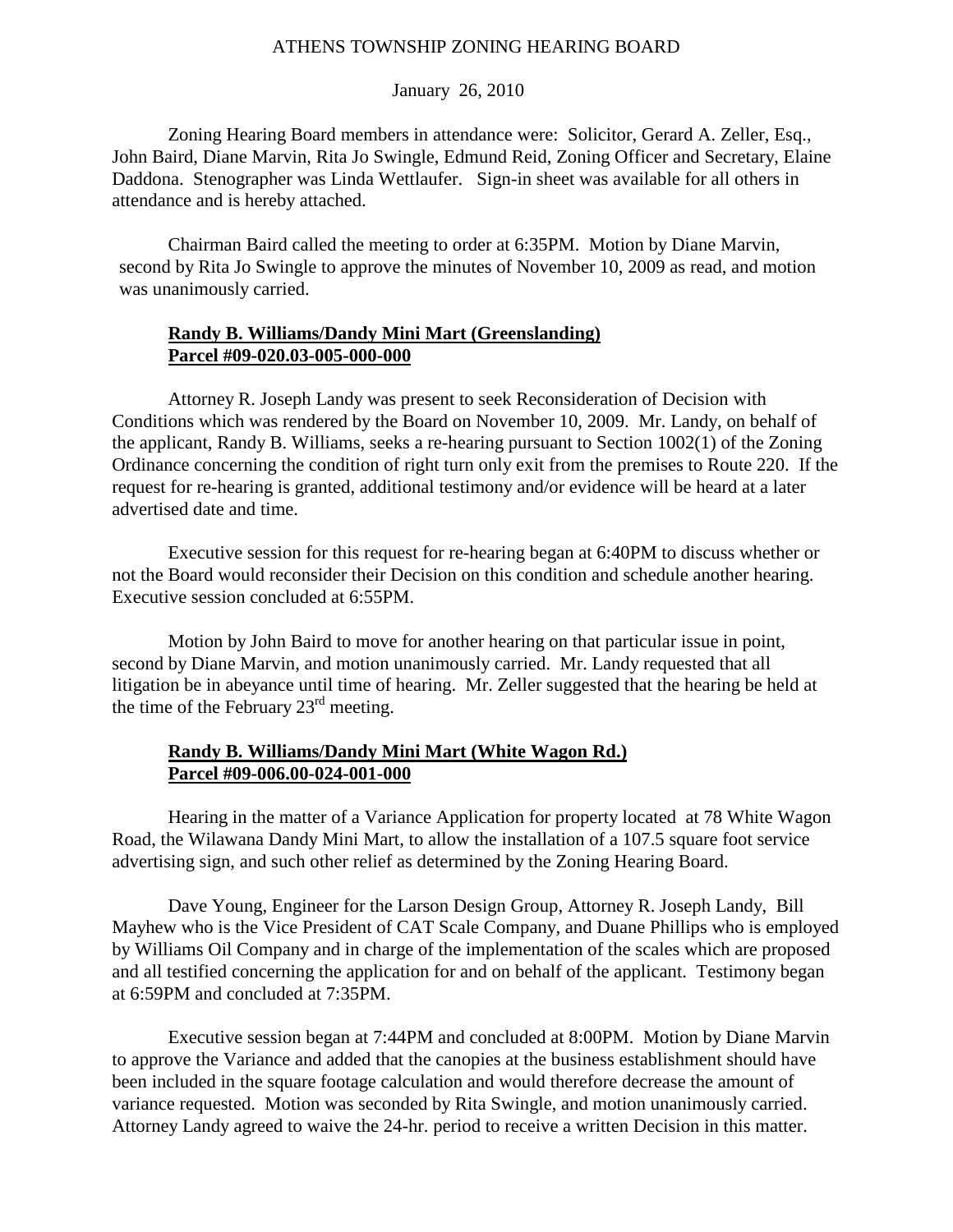# Page 2 ATHENS TWP. ZONING HEARING BOARD January 26, 2010

 Meeting was adjourned at 8:10PM by Chairman John Baird, as there was no further business to discuss.

Respectfully submitted,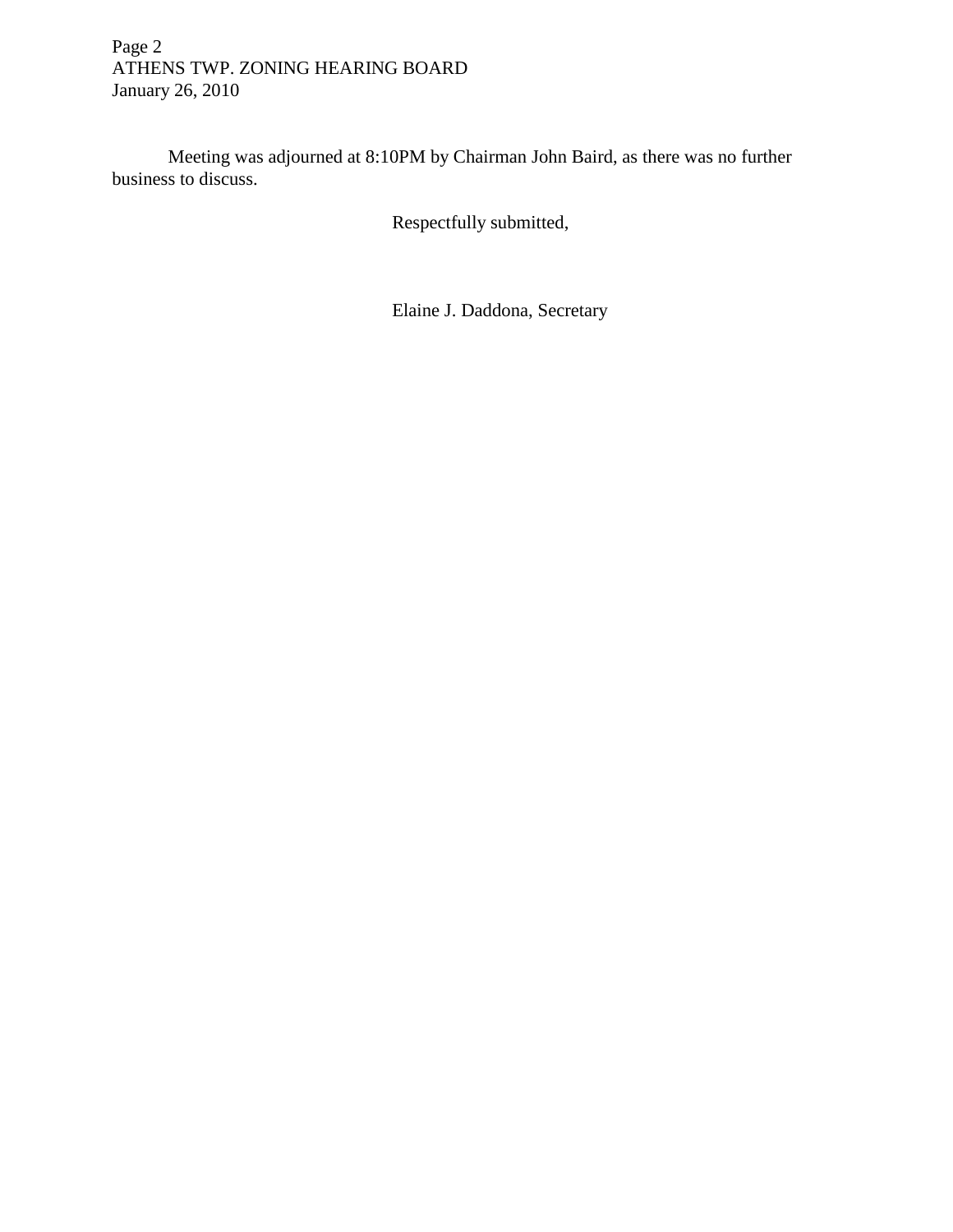### February 23, 2010

Zoning Hearing Board members in attendance were: Solicitor, Gerard A. Zeller, Esq., John Baird, Marion Carling, Rita Jo Swingle, Edmund Reid, Zoning Officer and Secretary, Elaine Daddona. Stenographer was Linda Wettlaufer. Diane Marvin was out of town. Sign-in sheet was available for all others in attendance and is hereby attached.

Acting Chairman Baird called the meeting to order at 6:35PM. Motion by Rita Jo Swingle, second by John Baird to approve the minutes of January 26, 2010 as read, and motion was unanimously carried.

### **Athens Area School District Parcel #09-020.18-011-000-000, #09-020.18-010-000-000 #09-020.18-017-000-000 & #09-020.18-026-000**

 Hearing in the matter of a Variance Application for property located at 95 Lilley Avenue and 77 Lilley Avenue. Applicant seeks a variance from Section 304 to allow professional office in an R-U District and variance from Section 800, Off Street Parking Requirements, Subsection I (Table 2, Subsection B7(a) and B7(b) and such other relief as determined by the Zoning Hearing Board.

 Ed Reid, Zoning Officer, presented the application to the Zoning Hearing Board. Applicant, Athens Area School District, was represented by Sam Scarantino, Architect of Quad Three Group for the project and Solicitor Patrick Barrett for the School District. Testimony commenced at 6:38PM follows: Mr. Scarantino outlined the project and submitted a Preliminary Site Plan for construction of an administration building on the new proposed Lot 1. This includes a subdivision and lot reconfiguration of two parcels located on Lilley Avenue. Currently, the subject parcels are to be reconfigured into three lots. These lots have an unoccupied residential structure on proposed Lot 2 and a tax office for the School District on proposed Lot 3. There is a shed located on proposed Lot 1 to be demolished. The applicant owns and maintains several parcels that comprise the School District's campus. The applicant intends Lot 1 to be considered an inseparable part of the adjoining Athens Area School District campus, not a separate lot.

 Testimony and questions of two residents and adjoining property owners, Mrs. Betty Morningstar and Jacqueline Tolbert of Lilley Avenue followed. Casey Monagan, Engineer for Quad Three Group, testified regarding the project definition and parking issue. Testimony concluded at 7:44PM.

 Attorney Zeller questioned Mr. Reid, Zoning Officer, as to whether or not the project fits the Zoning Ordinance as a "Professional Office" building. Mr. Reid testified that it does and would require (44) spaces for parking to comply with the Ordinance. However, he also stated that the Ordinance was not clear if the project could be considered a "Government or Public Service Building"as well. Discussion regarding the Definitions of the Zoning Ordinance followed.

 Executive session began at 7:48PM to determine a Decision for this application and concluded at 8:08PM.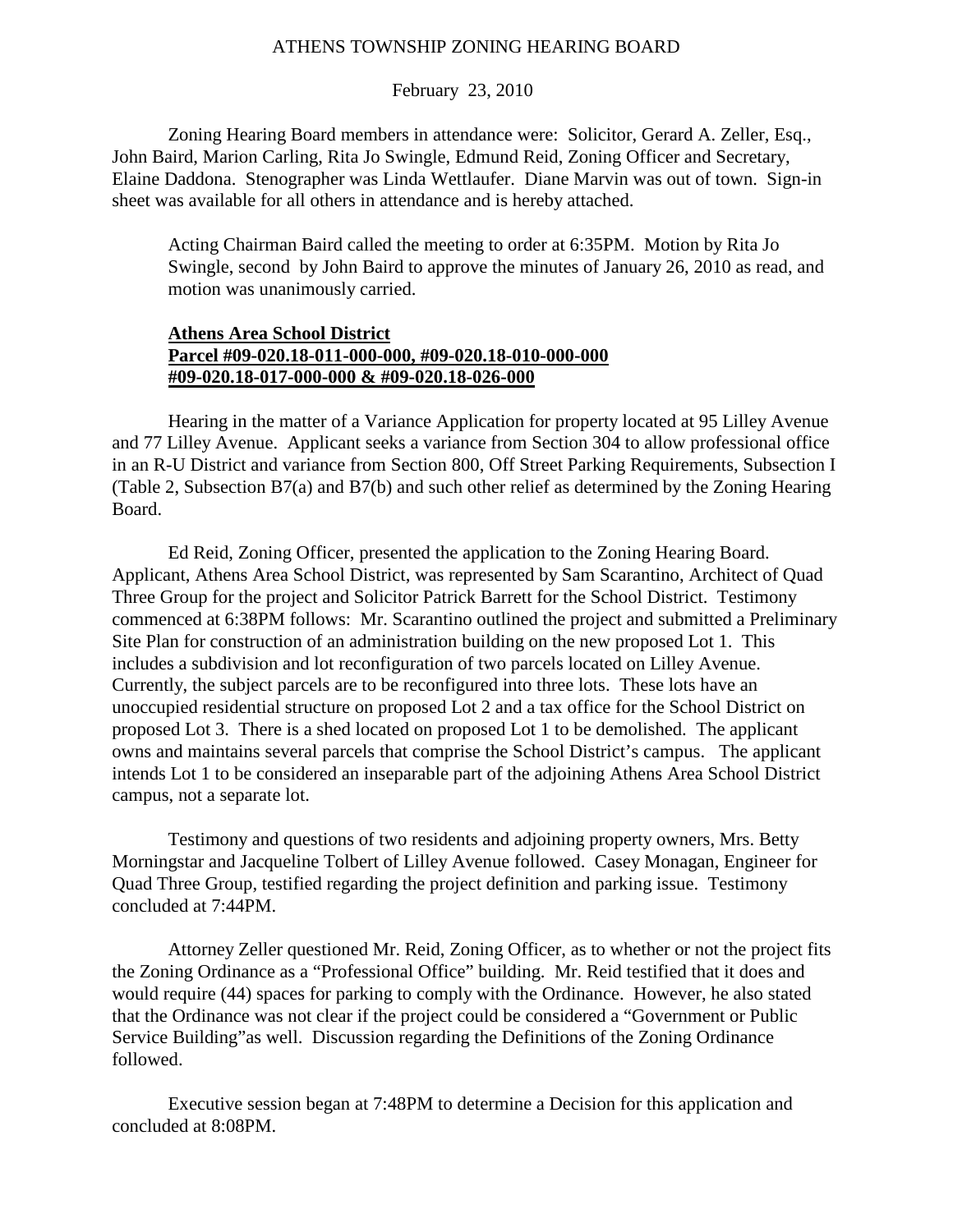Page 2 ZONING HEARING BOARD February 23, 2010

 A letter from the Athens Township Supervisors dated February 19, 2010 was submitted as testimony on the record regarding this project.

 Motion by Rita Jo Swingle, second by John Baird to define that this application is considered to be a government building use and not a professional office use and therefore would not require a Use Variance. Additionally, based on Zoning Ordinance requirements, that the parking spaces were adequate for the project. Motion was unanimously carried.

 Rita Jo Swingle made recommendations for the project to be considered by the applicant as follows:

 1) Concerned about Lot A of the Site Plan that no title search had been done and would like to recommend that a title search be done to discover who owns it.

 2) Recommend that the privacy hedges stay for the residents if the plan is to remove them, or to replace them with something to protect the privacy of the residents on all sides.

 3) Recommend that if the streets are closed for any reason that the residents are notified in advance of the closing either by mail or some other means of notification.

 Motion by Rita Jo Swingle, second by Marion Carling that John Baird remain as Chairman and Diane Marvin be named as Vice Chairman, and motion unanimously carried.

 Meeting was adjourned at 8:30PM by Chairman John Baird, as there was no further business to discuss.

Respectfully submitted,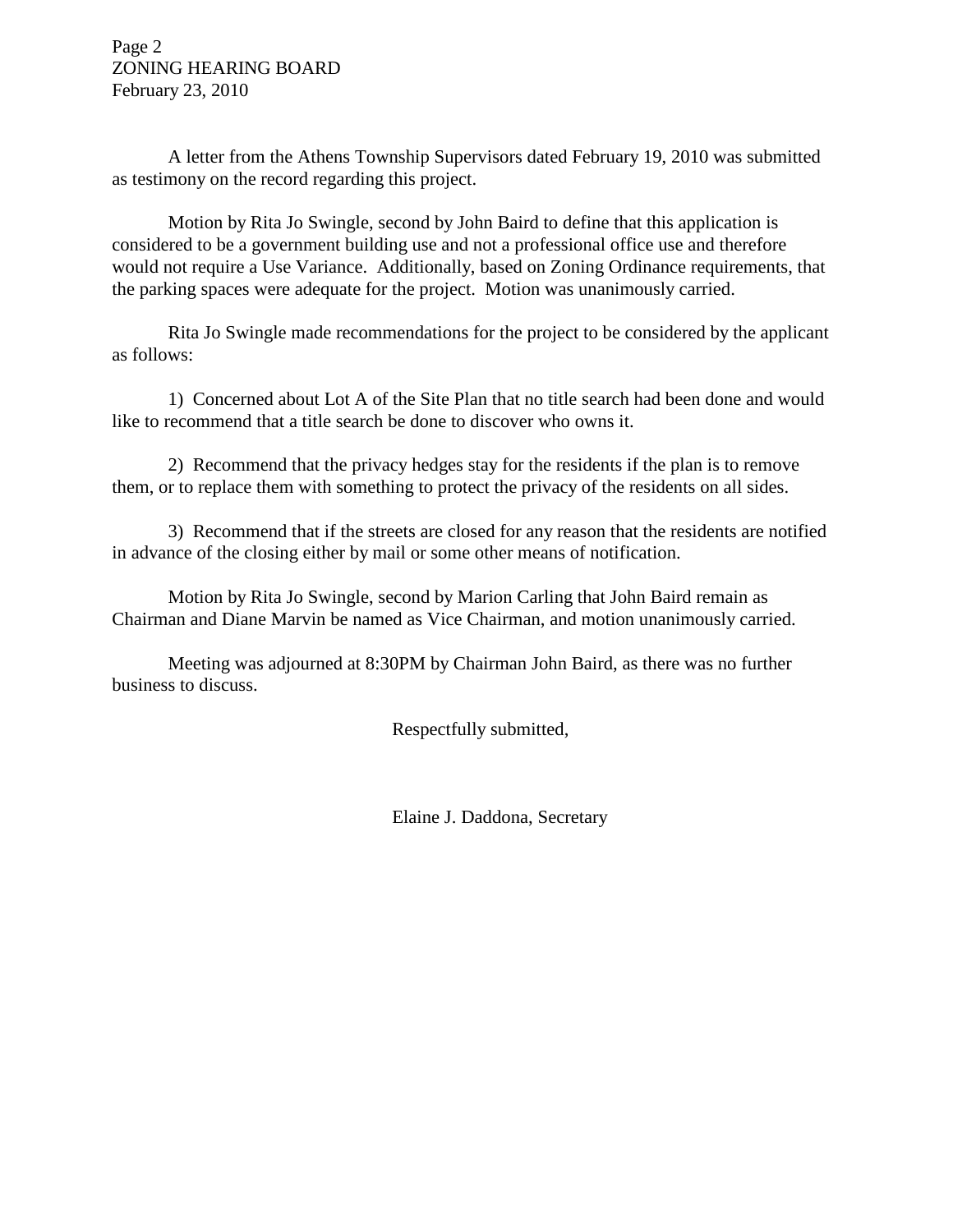### March 23, 2010

Zoning Hearing Board members in attendance were: Solicitor, Gerard A. Zeller, Esq., John Baird, Diane Marvin, Rita Jo Swingle, Edmund Reid, Zoning Officer and Secretary, Elaine Daddona. Stenographer was Mary Simiele. Sign-in sheet was available for all others in attendance and is hereby attached.

Chairman Baird called the meeting to order at 6:35PM.

## **Randy B. Williams/Dandy Mini Mart (Greenslanding) Parcel #09-020.03-005-000-000**

 Attorney R. Joseph Landy was present with the applicant, Randy B. Williams, for Reconsideration of Decision pursuant to Section 1002(1) of the Zoning Ordinance concerning the imposed condition of right turn only exit from the premises to Route 220. Testimony of Randy Williams, the applicant; Dave Young, Engineer for Mr. Williams' project at the site; Athens Township Supervisor Cheryl Wood-Walter; and Mr. Robert Smith, a resident of Pump Station Hill Road began at 6:36 PM and concluded at 6:55PM.

 Executive session for this re-hearing began at 6:56PM and concluded at 8:00PM. At the conclusion of the executive session, Attorney Zeller stated that the Zoning Hearing Board was not in a position to make a Decision, that they would like to take time to consider new testimony, to re-visit the site, and that they were looking for Township additional traffic study information that may be available in order to address safety concerns that are critical in making this decision. This hearing was therefore continued to the next regularly scheduled meeting on Tuesday, April 27, 2010.

 Motion by Rita Jo Swingle, second by Diane Marvin to approve the minutes of February 23, 2010 as read and motion unanimously carried.

 Meeting was adjourned at 8:25PM by Chairman John Baird, as there was no further business to discuss.

Respectfully submitted,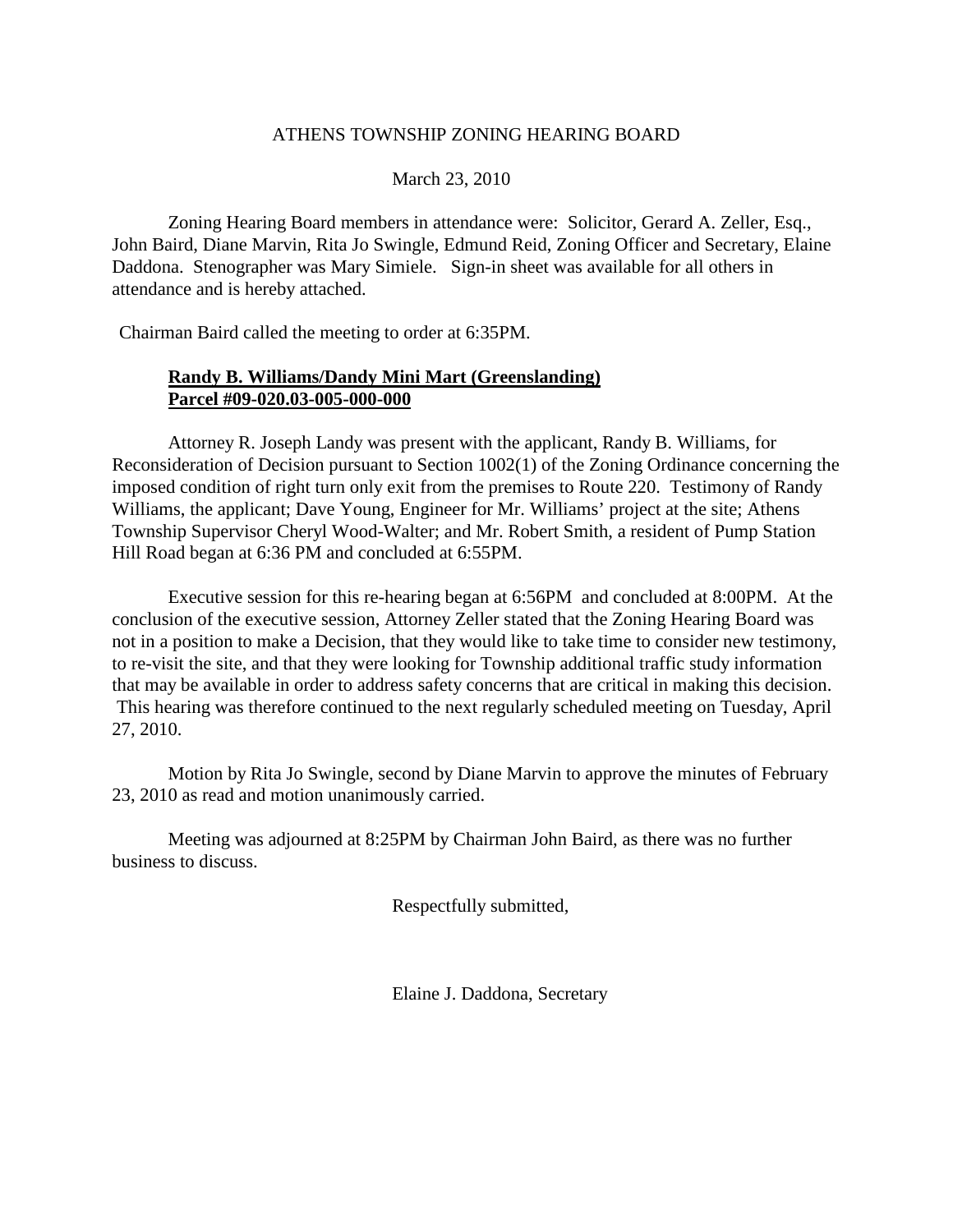#### April 27, 2010

Zoning Hearing Board members in attendance were: Solicitor, Gerard A. Zeller, Esq., John Baird, Diane Marvin, Rita Jo Swingle, Marion Carling, and Secretary, Elaine Daddona. Stenographer was Linda Wettlaufer. Sign-in sheet was available for all others in attendance and is hereby attached.

 Chairman Baird called the meeting to order at 6:38PM. Motion by Diane Marvin to approve the Minutes of March 23, 2010 as read, second by Rita Jo Swingle, and motion unanimously carried.

 Attorney Gerard Zeller announced that an application for hearing for a Special Exception on behalf of Industrial Electronics had been filed which would need to be reviewed first by the Planning Commission prior to hearing by the Zoning Hearing Board. Planning Commission would review this at their regular meeting on May 3, 2010 and hearing would be scheduled with the Zoning Hearing Board at their next regularly scheduled meeting in May.

### **Randy B. Williams/Dandy Mini Mart (Greenslanding) Parcel #09-020.03-005-000-000**

 Attorney R. Joseph Landy was present for the applicant, Randy B. Williams, along with Dave Young who is the Engineer for the project at the site. Mr. Landy asked Supervisor Ron Reagan to testify on behalf of the applicant regarding the condition which had been imposed by the Zoning Hearing Board. Testimony began at 6:45PM and concluded at 7:25PM.

 A letter from Larry Hurley, Chief of Police, had been submitted as he had been contacted for his opinion by the Zoning Hearing Board relating to this area and the matter of the condition of a right turn only being imposed. Attorney Landy refused to enter it into evidence stating he felt Mr. Hurley should be present to testify so he could be cross-examined concerning his testimony.

 Executive session regarding removal of this condition began at 7:32PM and concluded at 7:46PM. At the conclusion of the executive session, motion by Diane Marvin to remove the sign requirement that was stipulated to in the November 10, 2009 agreement/Decision. Mrs. Marvin stated that she hoped that in exploring this issue that the Zoning Hearing Board brought to further light the concerns they have as residents in creating a safer environment at the location, to include the studies that were viewed recommending more be done to further make that area safer. Motion was seconded by John Baird, and motion was unanimously carried. Rita Jo Swingle asked to further note that a recommendation be made to the applicant, PennDOT, the Athens Township Planning Commission and Supervisors to further talk about the issue of traffic safety and what is on the record for suggestions to improve the situation in that area.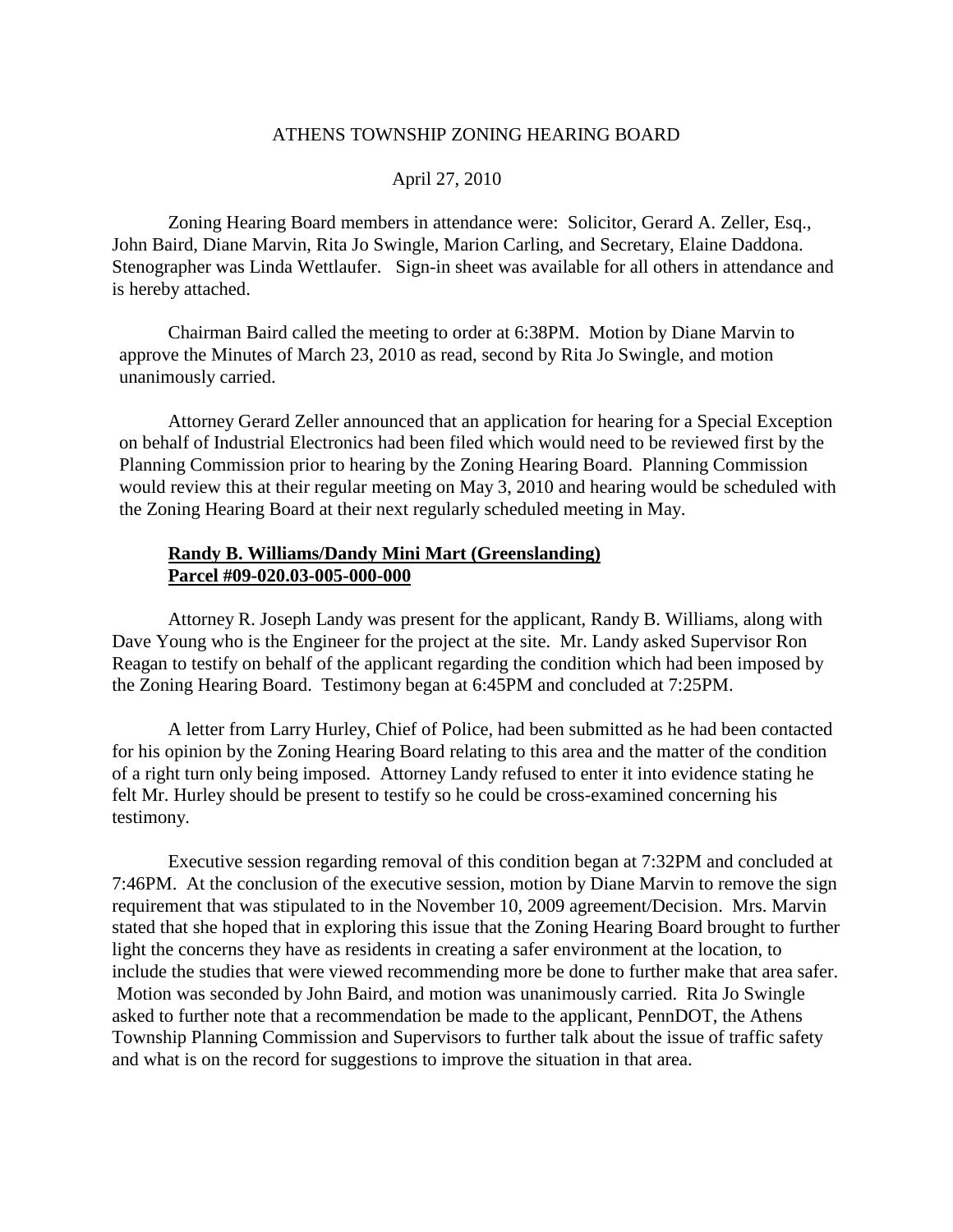# Page 2 ATHENS TWP. ZONING HEARING BOARD April 27, 2010

 Meeting was adjourned at 7:50PM by Chairman John Baird, as there was no further business to discuss.

Respectfully submitted,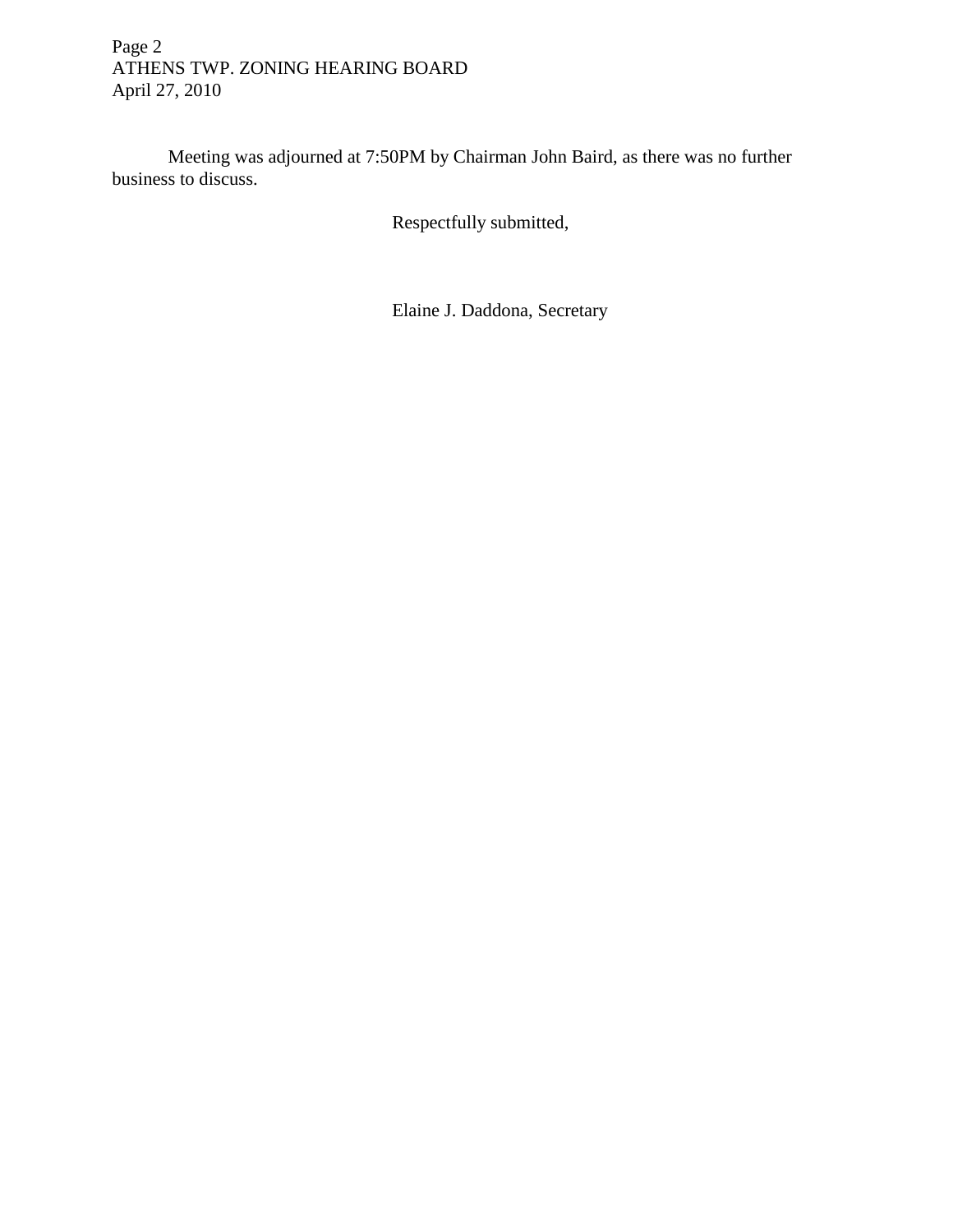#### May 25, 2010

Zoning Hearing Board members in attendance were: Solicitor, Gerard A. Zeller, Esq., John Baird, Diane Marvin, Rita Jo Swingle, Alternate Marion Carling and Secretary, Elaine Daddona. Stenographer was Mary Simiele. Ed Reid, Zoning Officer, was unable to attend. Sign-in sheet was available for all others in attendance and is hereby attached.

Chairman Baird called the meeting to order at 6:31PM. Motion by Diane Marvin, second by Rita Jo Swingle to approve the minutes of April 27, 2010 as read, and motion was carried.

## **Industrial Electronics, Inc. Parcel #09-020.00-023-000-000 Application for Special Exception**

 Hearing was held in the matter of the application by Robert J. and Thomas Conway for Industrial Electronics, Inc. for property located at 277 Bobcat Road, Athens Township, PA. The application seeks a special exception to install, operate and maintain a communications facility and erect a 160-foot self-support tower, antenna, dishes and a communications shelter at the base of the tower, and such other relief as determined by the Zoning Hearing Board.

 Testimony of Thomas Conway began at 6:35PM and concluded at approximately 7:00PM.

 Executive session of the Zoning Hearing Board began at 7:01PM and concluded at 7:15PM. The hearing reconvened to render a Decision in the matter of this application. Mr. Conway agreed to waive the 24-hr. receipt of a written decision following the executive session.

 Diane Marvin made a motion to approve the request for Special Exception to include approval of the height of the tower from 150 feet to 160 feet contingent upon demonstrating the FAA requirements and an engineering plan for the tower. The Zoning Hearing Board was polled and voted unanimously to approve the request. Attorney Zeller explained to the applicant that at the time of the issuance of the building permit from Athens Township, he would need to produce a valid, current FCC license and proof of liability insurance, and will be required to comply with the Subdivision and Land Development Ordinance of Athens Township which would require that he apply to the Planning Commission for the construction and development of the tower.

Meeting was adjourned at 7:25PM as there was no further business to discuss.

Respectfully submitted,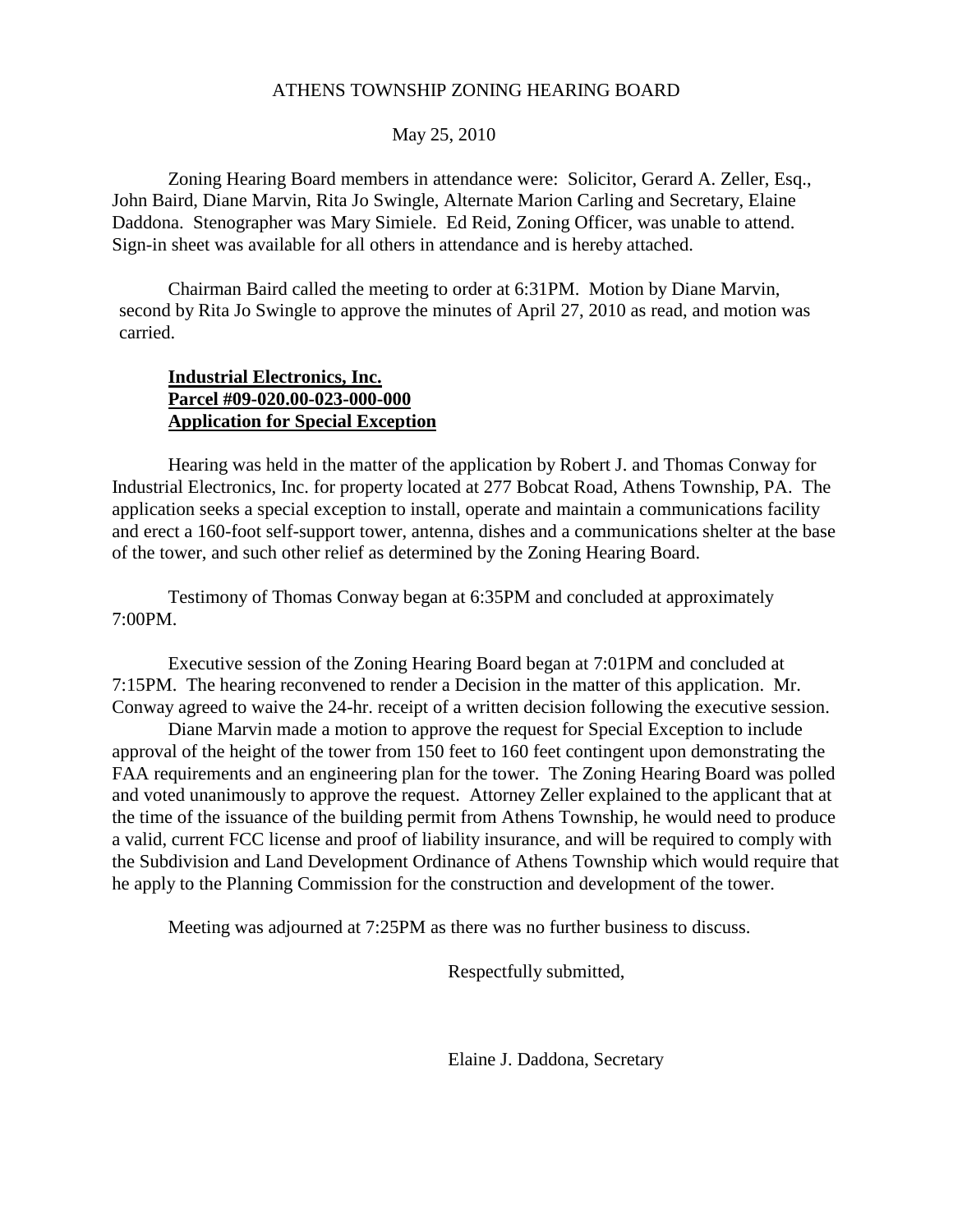#### June 22, 2010

Zoning Hearing Board members in attendance were: Solicitor, Gerard A. Zeller, Esq., John Baird, Rita Jo Swingle, Marion Carling (Alternate), Edmund Reid, Zoning Officer and Secretary, Elaine Daddona. Diane Marvin was absent due to illness. Stenographer was Myra Ludden. Sign-in sheet was available for all others in attendance and is hereby attached.

Chairman Baird called the meeting to order at 6:32PM.

 Motion by Rita Jo Swingle to approve the minutes of the meeting of May 25, 2010 as read, second by Marion Carling, and motion unanimously carried.

### **Randy B. Williams/Dandy Mini Mart (Greenslanding) Parcel #09-020.03-005-000-000**

 Attorney R. Joseph Landy was present for the applicant, Randy B. Williams, for a proposed expansion of the existing Dandy Mini Mart at Greenslanding. Applicant obtained variance(s) of Section 305, which establishes required setbacks, of Section 505C which established required buffer distances, and of Section 800 which regulates the number of required parking spaces by prior action of the Zoning Hearing Board. Applicant has revised building plans which provide for increasing the building size beyond that size and plans as previously reviewed and approved by the Zoning Hearing Board. Applicant seeks approval of the proposed increase in building size and any attendant plan revisions by grant of variance and/or such other relief as determined by the Zoning Hearing Board.

 Edmund Reid, Zoning Officer, presented the application. Testimony of Attorney R. Joseph Landy and David Young, Engineer for the project began at 6:35PM. Mr. Landy stated that the applicant did not seek any further variance but needed approval for the proposed increase in the building size and plan revisions from the previously submitted plan. Testimony of Mr. Young which began at 6:40PM and concluded at 6:55PM described the plan for the construction and the reasons for the changes in the layout of the store due to its location. Mr. Reid stated that he did not issue a building permit due to the increased number of parking spaces which would be required for the increase in square footage of the building. Attorney Landy requested that the record of the prior hearings be incorporated into this record.

 Robert Smith, resident in attendance, was concerned abut the parking situation on the Route 220 side where the handicapped spot is located. His concern was about people parking in that area even though it is not allowed, and the danger of visibility being restricted. Chairman Baird explained that there had been discussions regarding this problem in the prior hearings.

 Executive session began at 6:58PM and concluded at 7:01PM. Chairman Baird announced that the Decision of the Board was unanimous to allow the building to be expanded to the 2,543 square foot plan as presented by Mr. Young, Engineer for the applicant. Motion by John Baird to approve, second by Rita Jo Swingle, and motion unanimously carried. Attorney Landy agreed to waive the 24-hr. receipt of written Decision on behalf of the applicant.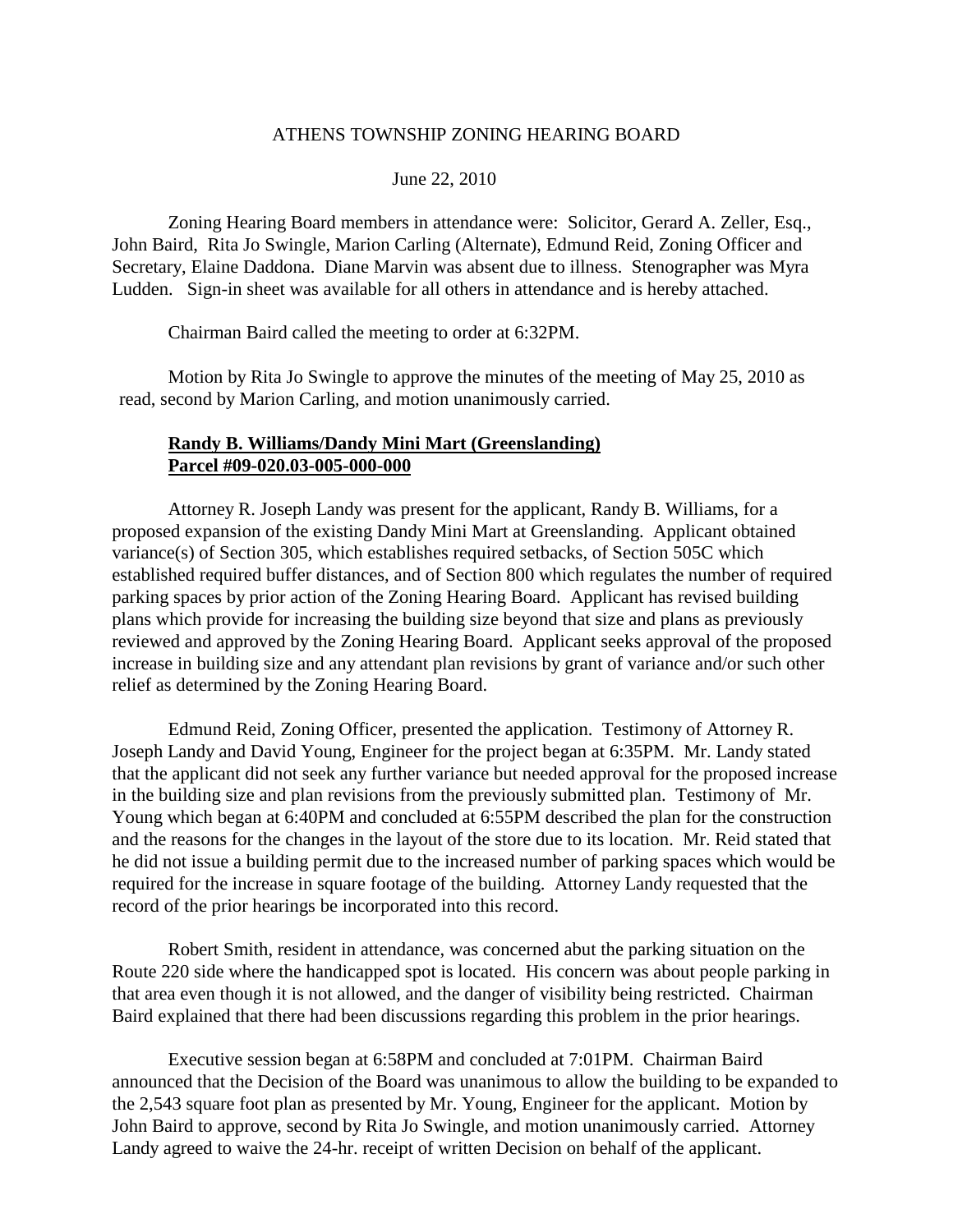# Page 2 ATHENS TWP. ZONING HEARING BOARD June 22, 2010

 Meeting was adjourned at 7:07PM by Chairman John Baird, as there was no further business to discuss.

Respectfully submitted,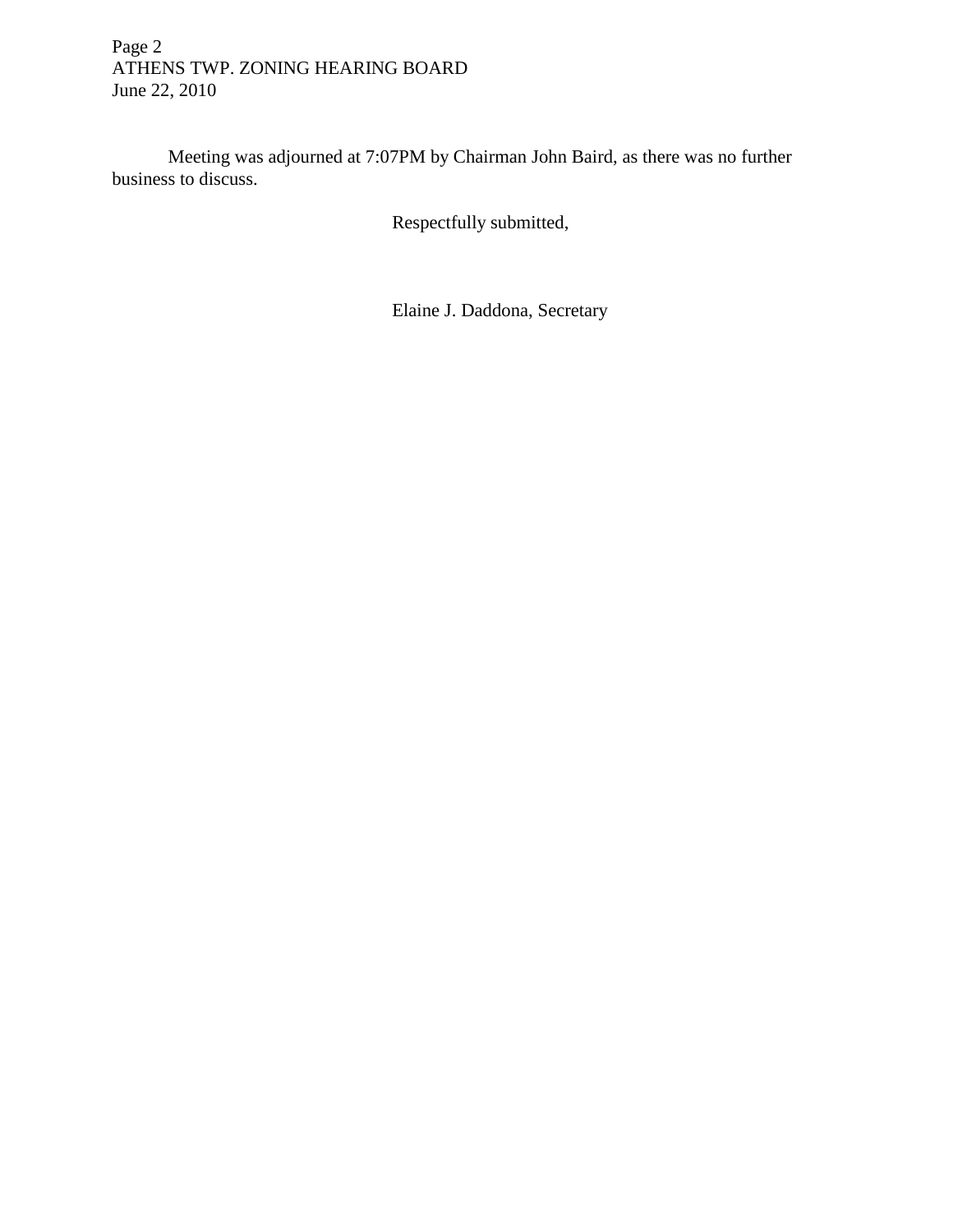### August 24, 2010

Zoning Hearing Board members in attendance were: Solicitor, Gerard A. Zeller, Esq., John Baird, Diane Marvin, Rita Jo Swingle, Marion Carling (Alternate), Edmund Reid, Zoning Officer, Lori Bowen, Asst. Zoning Officer and Secretary, Elaine Daddona. Stenographer was Linda Wettlaufer. Sign-in sheet was available for all others in attendance and is hereby attached.

Due to the number of persons in attendance, Mr. Zeller gave an explanation of the hearing procedure in the matter of the applications prior to the hearings.

 Chairman Baird called the meeting to order at 6:45PM due to the fact that time had to be allowed for all those who were present to sign in.

 Motion by Rita Jo Swingle, second by Diane Marvin to approve the minutes of the meeting of June 22, 2010 as read, and motion was unanimously carried.

## **Charles DeRose Parcel #09-020.23-229-000-000**

 Edmund Reid, Zoning Officer, presented the application of Charles DeRose for a variance for an expansion of a non-conforming use located at 120 Lincoln Street (address used on the application) and proper 9-1-1 re-address as 615 Lincoln Street, zoned Residential Urban. Mr. DeRose testified that he proposes to construct a two-car garage with a workshop, sided with the same material as the attached residence, and a shingled roof. A more detailed drawing of the proposed construction was submitted by Mr. DeRose. Attorney Zeller questioned whether the applicant wanted to amend his application to add this drawing as new evidence, and Mr. DeRose confirmed that he did. Testimony began at 6:48PM and concluded at 7:11PM. It was determined that the proposed addition is 960 square feet and not within that which is allowed by the Zoning Ordinance and would therefore require a Variance. There is no variance request with respect to the driveway, and Mr. Reid, Zoning Officer, stated that the driveway meets the requirements of Article 8, Section 802 of the Zoning Ordinance. Amaryah and Brian Denlinger, residents of 3 Catherine Street who live adjacent to the proposed construction testified that they had concerns about the added storm water drainage with respect to the maintenance of the private drive, Catherine Street, by these residents. Attorney Zeller explained that the Decision in this matter would be rendered at the next regular meeting of the Zoning Hearing Board on September 28, 2010.

### **Tracy Sutton Parcel #09-109.00-029-004-000**

 Ed Reid, Zoning Officer, presented the application of Tracy Sutton for a variance of conforming use property for a Bar and Grill for property located at 2222 Murray Creek Road, zoned Woodland Conservation. Mr. Sutton was represented by Attorney Jonathon Foster and presented testimony of Joel Christian, P.E. the Engineer who prepared the Site Plan for the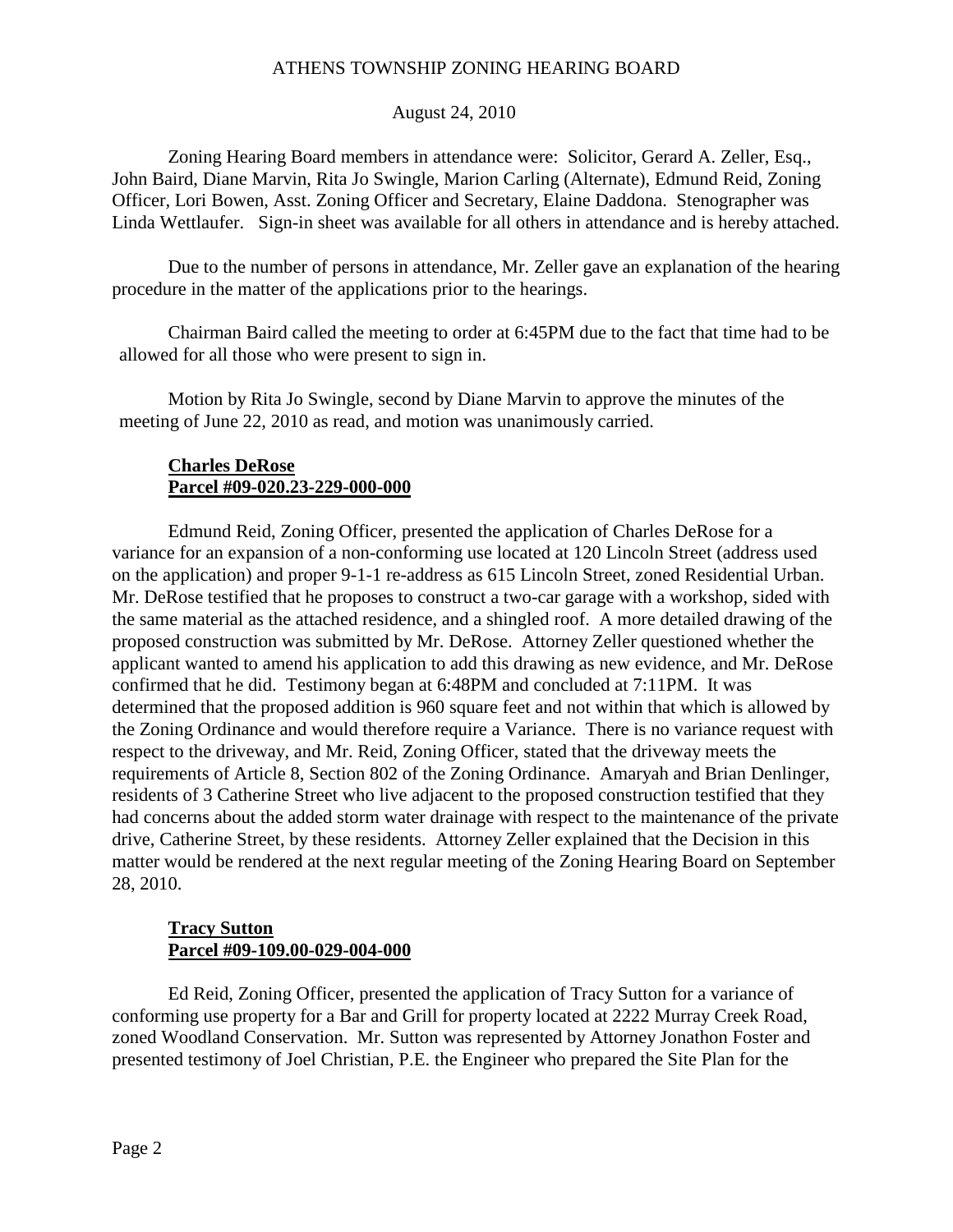proposed construction received by Athens Township on August 9, 2010. Testimony of Mr. Christian began at 7:25PM and concluded at 8:12PM. Testimony submitted was for a subdivided 1.999 acre parcel for the Bar and Grill construction and an additional 75+ acre parcel for a proposed campground. Attorney Zeller explained to the applicant and his attorney that there had been no application or plan submitted for a proposed campground and that the Decision for this application would only be made on the 1.999 acre parcel and the Bar and Grill. Mr. Foster stated that even though there had been no formal application for the proposed campground, it was felt that the testimony was pertinent to this application. Attorney Zeller asked Attorney Foster if the Deed that had been submitted with the application was the proper Deed, due to the fact that this Deed is restricted to residential use only. Mr. Foster agreed that this was the proper Deed and that the applicant wished to proceed with his application for hearing on the matter. Mr. Sutton's testimony began at 8:13PM and concluded at 9:25PM. Attorney Zeller asked for a show of hands as to how many of the residents in attendance were in favor of the proposed plan for the Bar and Grill, and the response was approximately three-fourths of those in attendance at the time . Mr. Foster had residents testify to include Michael Evans of Beaver Pond Road, Sol Eschenburg of Beaver Pond Road, Michael Whalen of 2022 Murray Creek Road, Howard Fenton of Murray Creek Road, and Steve Streeter of Sutliff Hill Road. Their testimony concluded at 9:50PM. Attorney Zeller explained that the hearing would be continued to the next regular meeting of the Zoning Hearing Board on September 28, 2010 for testimony of those who were protesting the application.

 The meeting was adjourned by Chairman John Baird at 10:00PM, as there was no further business to discuss.

Respectfully submitted,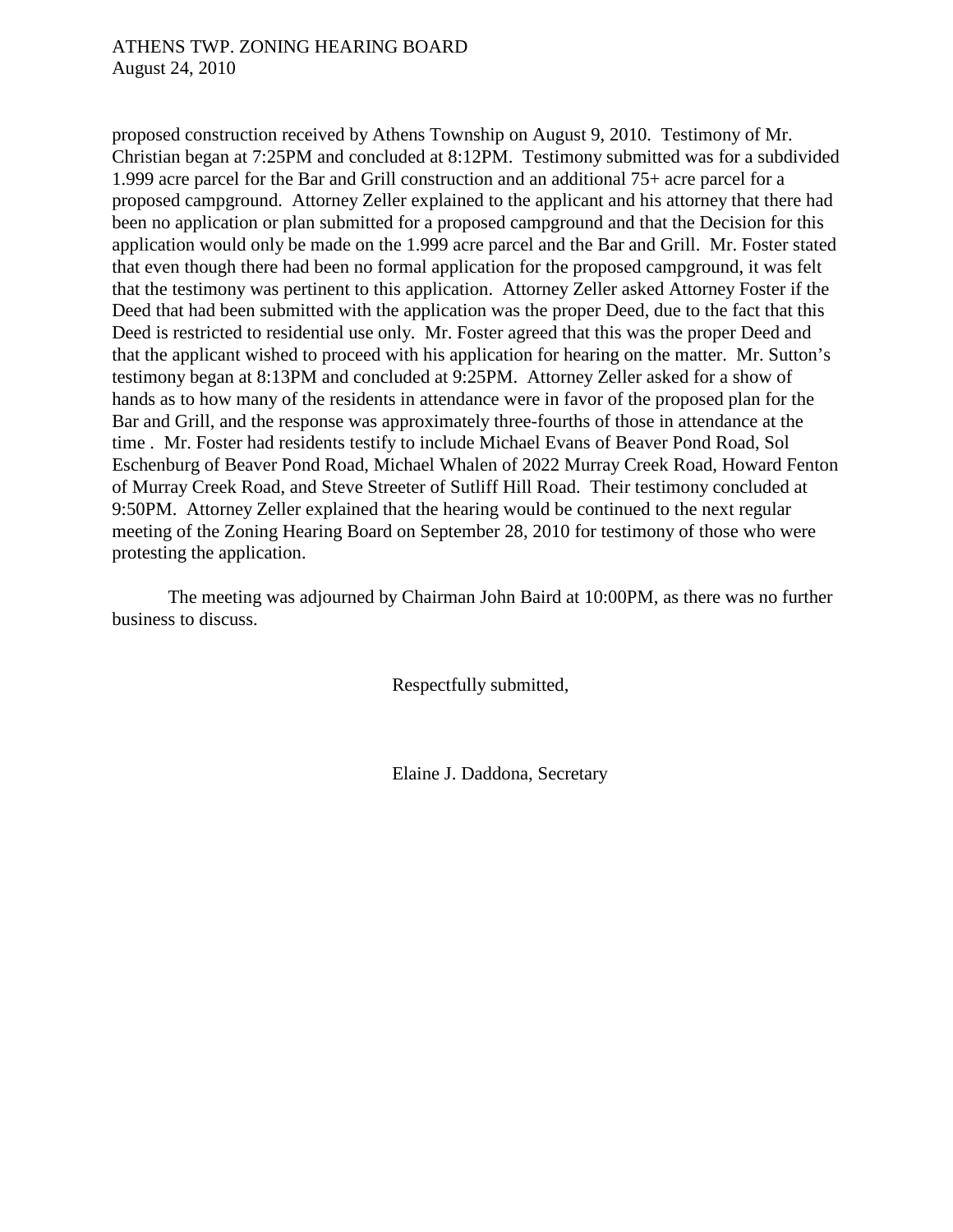September 28, 2010

Zoning Hearing Board members in attendance were: Solicitor, Gerard A. Zeller, Esq., Diane Marvin, Rita Jo Swingle, Marion Carling (Alternate), Laurie Bowen, Asst. Zoning Officer and Secretary, Elaine Daddona. John Baird appeared and stated that he was unable to serve on this date due to another obligation and requested that Mrs. Carling serve in his absence. Stenographer was Linda Wettlaufer. Sign-in sheet was available for all others in attendance and is hereby attached.

Co-Chairperson, Diane Marvin, called the meeting to order at 6:31PM. Motion by Rita Jo Swingle, second by Marion Carling to approve the minutes of the meeting of August 24, 2010 as read, and motion was unanimously carried.

Mr. Zeller announced that there were one or more applications in the works for the next regularly scheduled meeting for Special Exception. These applications are scheduled for review by the Athens Township Planning Commission on October 4, 2010 for a recommendation to the Zoning Hearing Board.

### **Tracy Sutton Parcel #09-019.00-029-004-000**

The application of Mr. Sutton for property located at 2222 Murray Creek Road had been WITHDRAWN, and Mr. Zeller announced that the Zoning Hearing Board would take no further action unless and until a new application was submitted.

### **Charles DeRose Parcel #09-020.23-229-000-000**

 Mr. DeRose was present for the Decision in the above matter. Mrs. Marvin requested an Executive session to render the Decision which began at 6:37PM and concluded at 6:50PM.

 Motion by Rita Jo Swingle to deny the application, with regret, second by Marion Carling, and motion unanimously carried. Diane Marvin explained to the applicant that it was unfortunate that his application had not met any of the requirements to obtain a variance according to the Zoning Ordinance, and therefore his application must be denied. At this point, Mr. DeRose stated that he had an alternate plan. Attorney Zeller explained to the applicant that the hearing on this matter had already taken place, and he would therefore need to make a new application with this alternate plan due to the fact that it had not been presented at the time of the hearing on August 24, 2010. The Zoning Hearing Board members were in unanimous agreement that if the applicant was to make a new application to consider that he would not be required to wait the 12-month period to do that.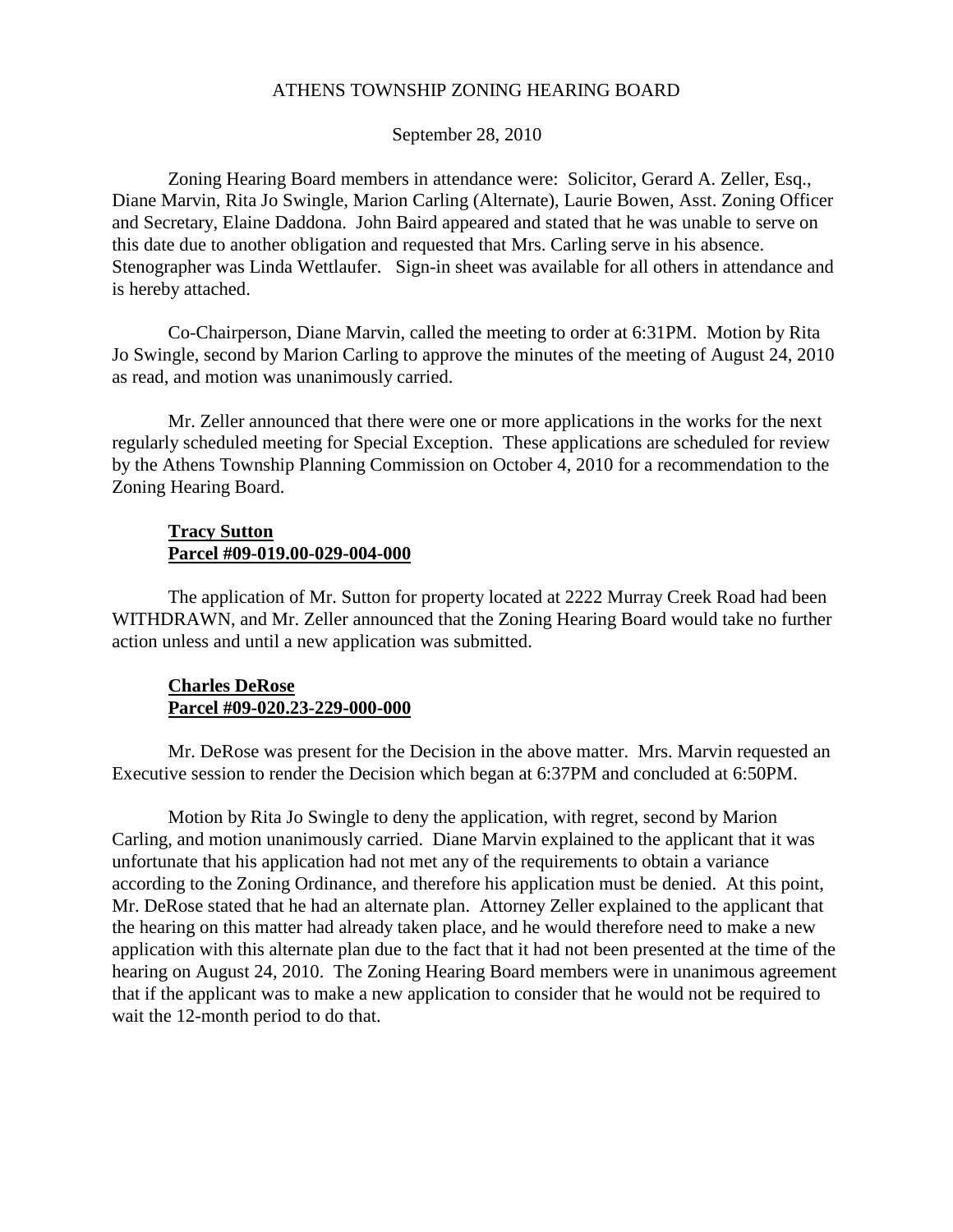# Page 2 ATHENS TWP. ZONING HEARING BOARD September 28, 2010

 The meeting was adjourned at 7:04PM by Diane Marvin, as there was no further business to discuss.

Respectfully submitted,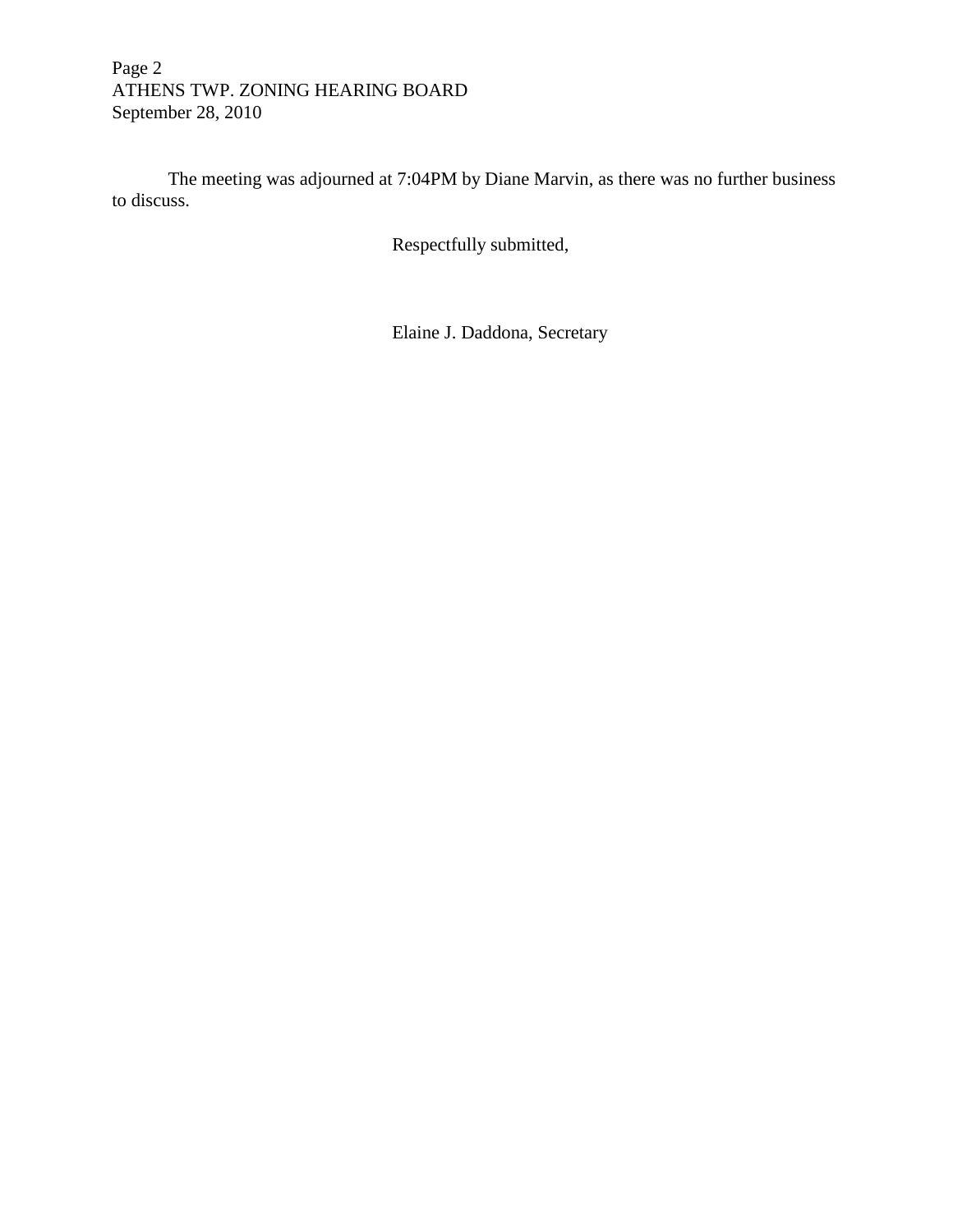## ATHENS TOWNSHIP ZONING HEARING BOARD October 26, 2010

Zoning Hearing Board members in attendance were: Solicitor, Gerard A. Zeller, Esq., John Baird, Diane Marvin, Rita Jo Swingle, Marion Carling (Alternate), Ed Reid, Zoning Officer, Laurie Bowen, Asst. Zoning Officer and Secretary, Elaine Daddona. Stenographer was Linda Wettlaufer. Sign-in sheet was available for all others in attendance and is hereby attached.

Chairman, John Baird, called the meeting to order at 6:30PM. Motion by Rita Jo Swingle, second by Diane Marvin to approve the minutes of the meeting of September 28, 2010 as read, and motion was unanimously carried.

### **William Christopher Sutton/Lori Sutton Parcel #09-019.00-036-000-000 (Braddock Road)**

 The applicant, William Sutton, was present for the application regarding a Special Exception for an RV campground containing four (4) sites to be located on Braddock Road on the above referenced parcel. He stated his counsel, Jonathan Foster, Sr. was supposed to represent him for this application but Mr. Foster was not present. Attorney Foster was phoned and arrived at 6:45PM due to the fact that he was confused about the time of the meeting. Ed Reid, Zoning Officer, presented the application and testimony of the applicant began thereafter. A survey plan prepared by Bruce Benish Surveying and dated September 16, 2010 of the site was reviewed. A letter dated October 6, 2010 from the Athens Township Planning Commission containing their recommendation for this development following a review of the application requested by the Athens Township Supervisors was made a part of the record. Following that testimony, Mike and Sandy Thurston, Gary Maleski, and Attorney Alan Shaw for and on behalf of Mr. and Mrs. Ian Clare who are adjacent landowners to this parcel, testified regarding this application and testimony concluded at 7:22PM. The testimony included issues regarding noise, trespass, transients occupying the RV's, road dust, fire danger, resident manager care, no bathing or toilet facilities, and possible future expansion of the RV park on an adjacent property of the applicant landowner. Attorney Shaw submitted into evidence a written letter from Mr. and Mrs. Clare regarding this application.

 There was a ten-minute recess, and executive session of the Zoning Hearing Board began at 8:13PM to determine whether or not they could make a decision on this application. The session concluded at 8:55PM as they were unable to reach a decision. The meeting reconvened at 8:59PM and Attorney Zeller announced that the record of testimony would be closed on the first hearing and the decision would be rendered at the next regular meeting of the Zoning Hearing Board on November 23, 2010.

## **William Christopher Sutton/Lori Sutton Parcel #09-019.00-077-000-000 (Mile Lane Road)**

 William Christopher Sutton, and his Attorney, Jonathon Foster, Sr. presented the application for a Special Exception for an RV Park containing eight (8) sites to be located on Mile Lane Road on the above referenced parcel. Ed Reid, Zoning Officer, presented the application and testimony of Mr. Sutton began at 9:05PM and concluded at 9:35PM. Survey plan prepared by Bruce Benish Surveying and dated September 16, 2010 was submitted and reviewed by the applicant. Testimony of Attorney Alan Shaw for Mr. and Mrs. Ian Clare, Ron Page 2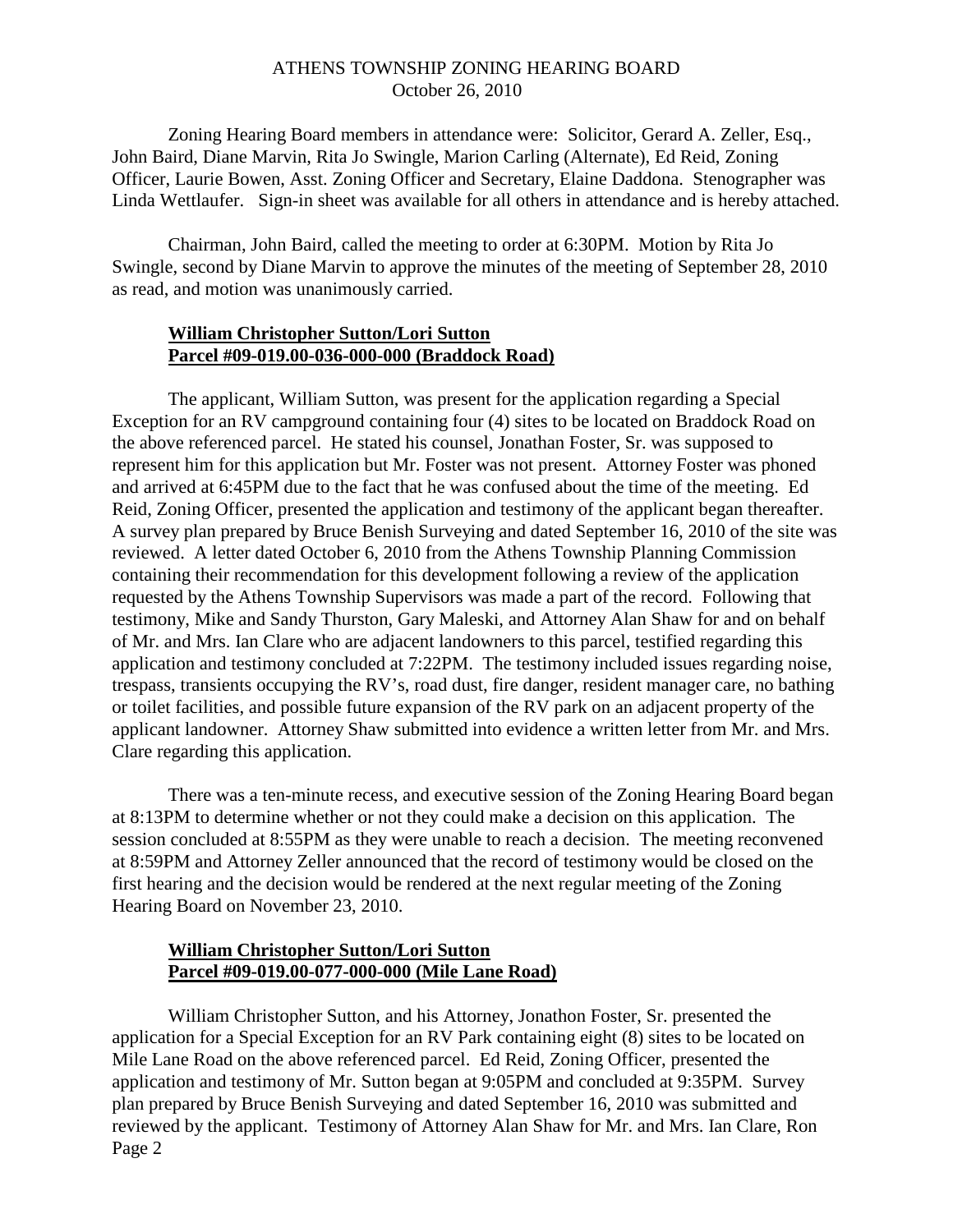## ATHENS TWP. ZONING HEARING BOARD October 26, 2010

Carreon, and Kathy Swingle who are adjacent landowners concluded at 9:55PM. Attorney Foster requested that he may submit a Memo to the Board on behalf of his applicant following the prior testimony, and Attorney Zeller stated this was acceptable as well as any further similar documents from any other participants who offered testimony. Mr. Zeller stated that the Decision regarding this application would be rendered at the next regular meeting of the Zoning Hearing Board on November 23, 2010 due to the lateness of the hour.

 Diane Marvin stated that she would be out of town for the meeting scheduled on November 23rd, 2010. It was agreed by the members of the Zoning Hearing Board to schedule a special meeting of the Board on Tuesday, November 16, 2010 at 6:30PM for general purposes and postpone the regular meeting of the Board to Tuesday, November 30, 2010 at 6:30PM.

The meeting was adjourned at 10:30PM as there was no further business to discuss.

Respectfully submitted,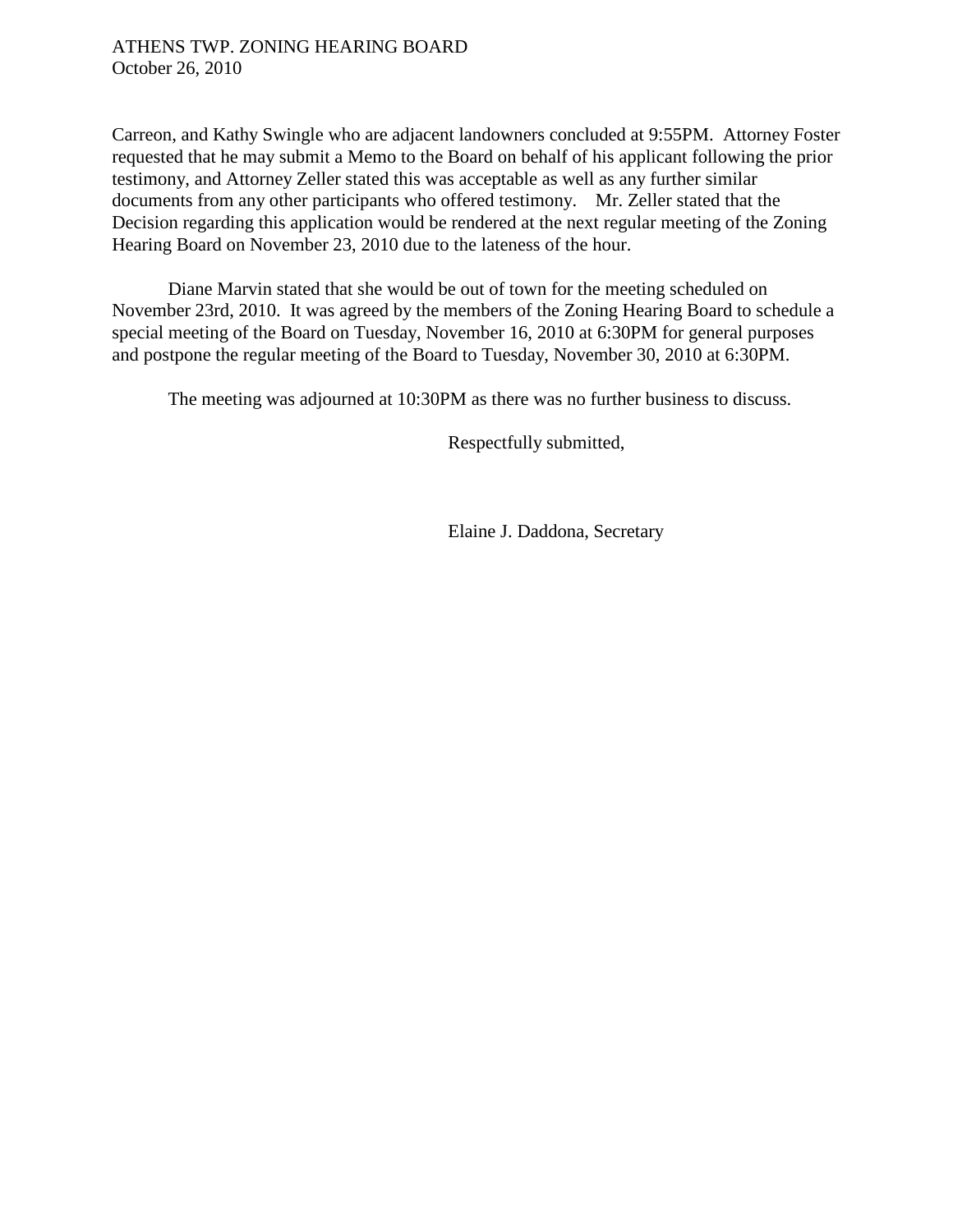# ATHENS TOWNSHIP ZONING HEARING BOARD November 30, 2010

•

Zoning Hearing Board members in attendance were: Solicitor, Gerard A. Zeller, Esq., John Baird, Diane Marvin, Rita Jo Swingle, Marion Carling (Alternate), Ed Reid, Zoning Officer, Laurie Bowen, Asst. Zoning Officer and Secretary, Elaine Daddona. Stenographer was Mary Simiele. Sign-in sheet was available for all others in attendance and is hereby attached.

Chairman, John Baird, called the meeting to order at 6:38PM. Motion by Rita Jo Swingle to approve the minutes of the meeting on November 16, 2010 as read, second by Diane Marvin, and motion was unanimously carried.

## **William Christopher Sutton/Lori Sutton Parcel #09-019.00-036-000-000 (Braddock Road)**

 The Decision was rendered at 6:40PM regarding the application of William Christopher Sutton and Lori Sutton for a Special Exception for a campground and such other relief as determined by the Zoning Hearing Board for the property located at 164 Braddock Road. The applicant was present with his attorney, Jonathan Foster, to receive the Decision. Motion by Rita Jo Swingle to **deny** the application, second by Diane Marvin and motion unanimously carried. Attorney Zeller stated that it should be noted a minor correction to #35 of the Decision was made and approved by the Board.

## **William Christopher Sutton/Lori Sutton Parcel #09-019.00-077-000-000 (Mile Lane Road)**

 The Decision was rendered regarding the application of William Christopher Sutton and Lori Sutton for a Special Exception for a campground and such other relief as determined by the Zoning Hearing Board for the property located at 4901 Mile Lane Road. The applicant was present with his attorney, Jonathan Foster, to receive the Decision. Motion by Diane Marvin to **approve** the application, with the items set forth in the Decision that the applicant must comply with, second by John Baird. Roll call vote was taken –John Baird "yes"; Diane Marvin "yes", and Rita Jo Swingle "no" to approval. Mr. Zeller stated that this was a 2 to 1 vote to approve the Special Exception. He explained that there was a thirty (30) day appeal period that would follow this decision.

 The meeting dates for 2011 were discussed, and it was agreed to continue to meet the fourth Tuesday of each month at 6:30PM and would be advertised as such.

 Motion by Diane Marvin, second by Rita Jo Swingle to adjourn the meeting at 6:56PM, and motion unanimously carried.

Respectfully submitted,